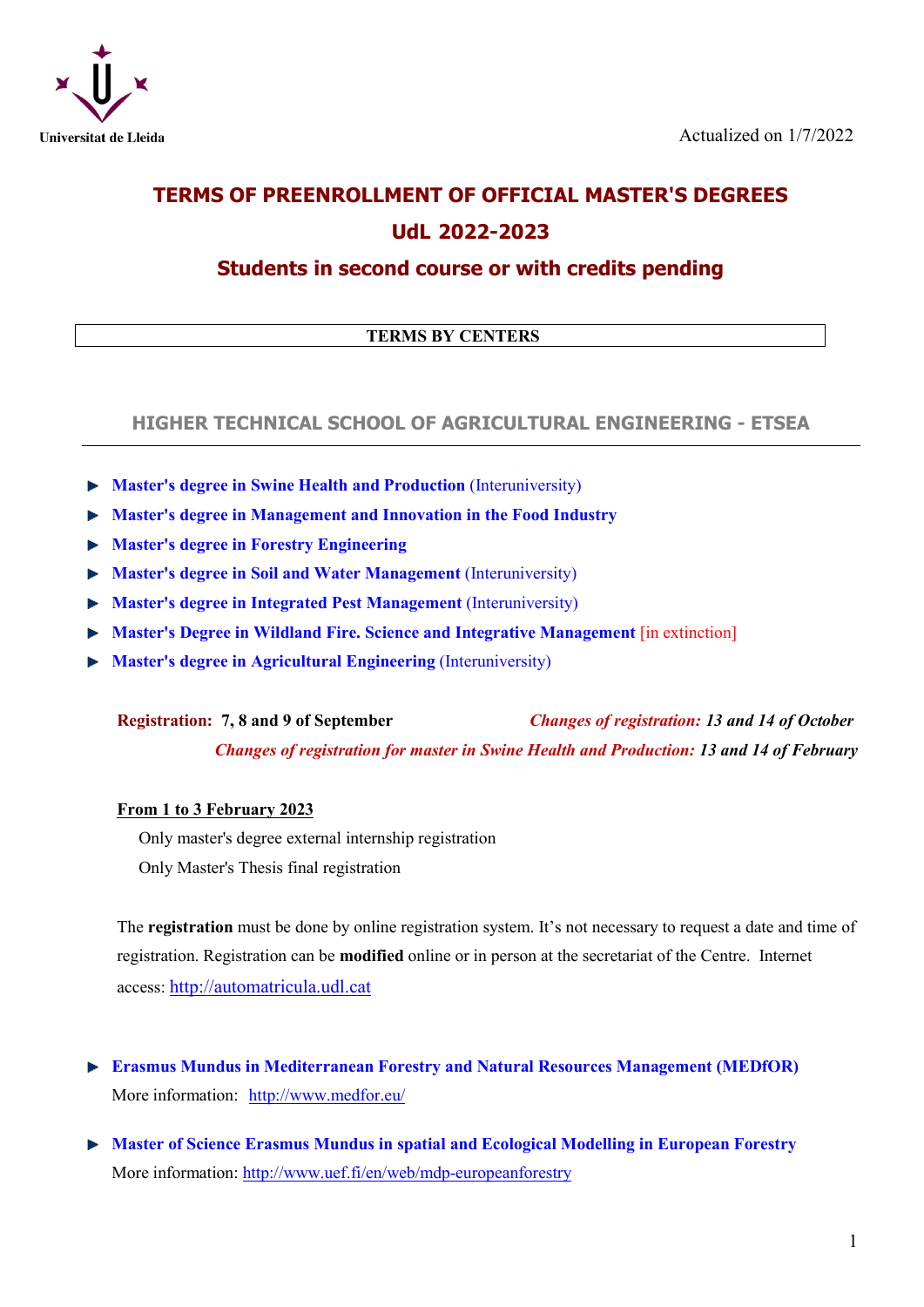

## **FACULTY OF ARTS**

- **Master's Degree in Medieval European Identity** (Interuniversity)
- **Master's Degree in Teaching Spanish/Catalan to Immigrants**
- **Master's Degree in Languages Applied**
- **Master's degree in Mountain Areas Management** (Interuniversity)

# **Registration: 7, 8 and 9 of September** *Changes of registration: 13 and 14 of October* The **registration** must be done by online registration system. It's not necessary to request a date and time of registration. Registration can be **modified** online or in person at the secretariat of the Centre. Internet access: [http://automatricula.udl.cat](http://automatricula.udl.cat/)

# **FACULTY OF MEDICINE**

#### **Master's Degree in Biomedical Research**

# **Registration: 7, 8 and 9 of September** *Changes of registration: 13 and 14 of October* The **registration** must be done by online registration system. It's not necessary to request a date and time of registration. Registration can be **modified** online or in person at the secretariat of the Centre. Internet access: [http://automatricula.udl.cat](http://automatricula.udl.cat/)

#### **FACULTY OF NURSING**

- **Master's degree in Health Education**
- **Master in Research, Innovation and Health Transfer**
- **Master's degree in Health Research** (Interuniversity) [in extinction]

#### **Registration: 7, 8 and 9 of September** *Changes of registration: 13 and 14 of October*

The **registration** must be done by online registration system. It's not necessary to request a date and time of registration. Registration can be **modified** online or in person at the secretariat of the Centre. Internet access: [http://automatricula.udl.cat](http://automatricula.udl.cat/)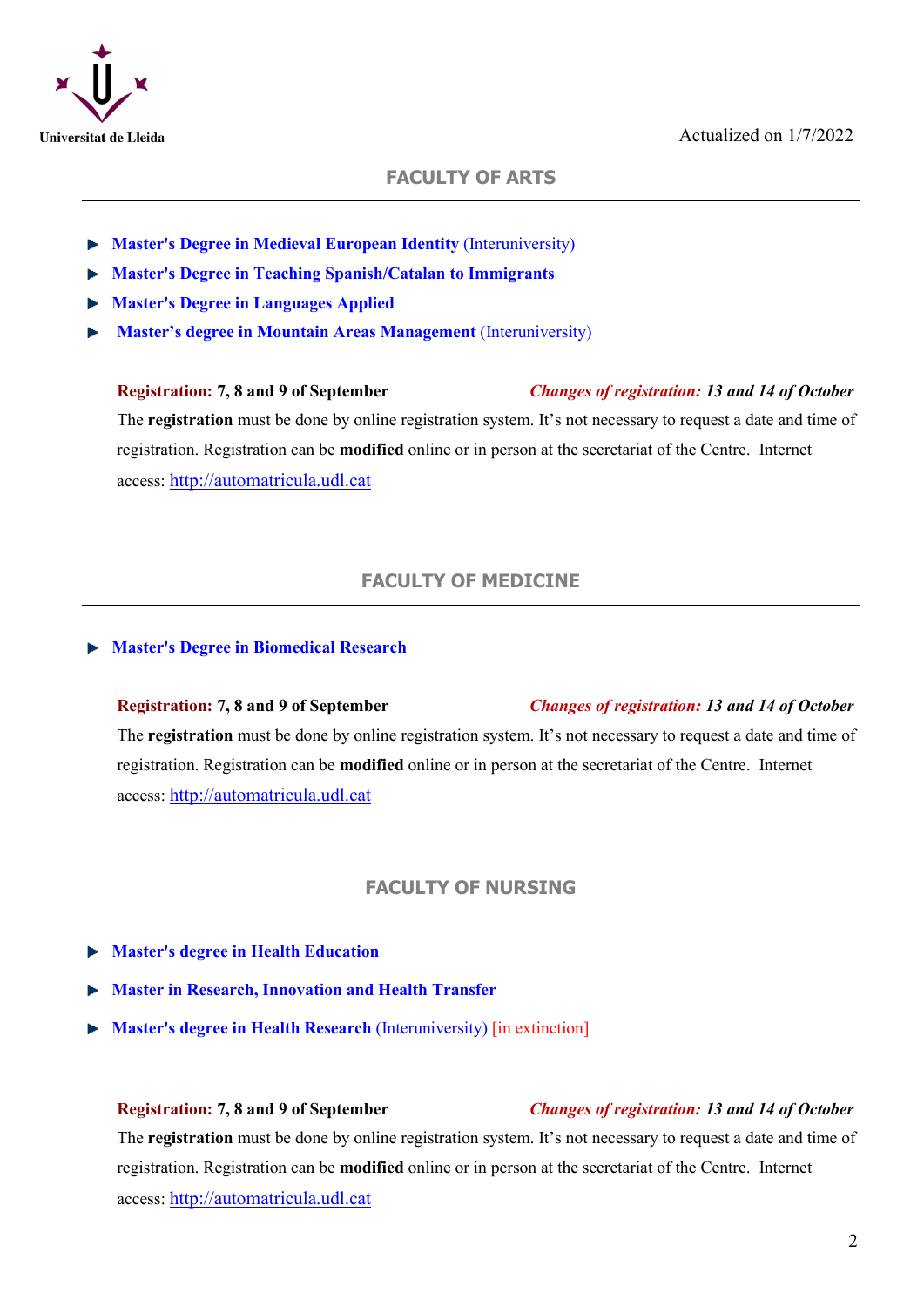

#### **FACULTY OF LAW, ECONOMICS AND TOURISM**

- **Master's degree in Criminal Justice System** (Interuniversity)
- **Master's degree in Administrative Management**
- **Master's degree in Gender's Studies and Management of Equality Policy**
- **Master's degree in Auditing, Management Accounting and Information Systems**
- **Master's degree in Social Media Marketing**

**Registration: 7, 8 and 9 of September** *Changes of registration: 13 and 14 of October*

- **Master's degree in Legal Practice**
- **Double Degree: Master's Degree In Legal Practice and Master's degree in Criminal Justice System**
- **Double Degree: Master's Degree In Legal Practice and Master's degree in Administrative Management**

**Registration: 27 and 28 of July** *Changes of registration: 13 and 14 of October*

The **registration** must be done by online registration system. It's not necessary to request a date and time of registration. Registration can be **modified** online or in person at the secretariat of the Centre. Internet access: [http://automatricula.udl.cat](http://automatricula.udl.cat/)

# **FACULTY OF EDUCATION, PSYCHOLOGY AND SOCIAL WORK**

- **Double Degree: Master's degree in General Health Psychology and Master's degree in Neuropsychology**
- **Master's degree on Secondary Education Teacher Training and Languages Teaching**
- **Master's degree in Psychopedagogy**
- **Master's degree in Educative Technology E-learning and Knowledge Management** (Interuniversity)
- **Master's degree in General Health Psychology**
- **Master's degree in Neuropsychology**

#### **Registration: 7, 8 and 9 of September** *Changes of registration: 13 and 14 of October*

The **registration** must be done by online registration system. It's not necessary to request a date and time of registration. Registration can be **modified** online or in person at the secretariat of the Centre. Internet access: [http://automatricula.udl.cat](http://automatricula.udl.cat/)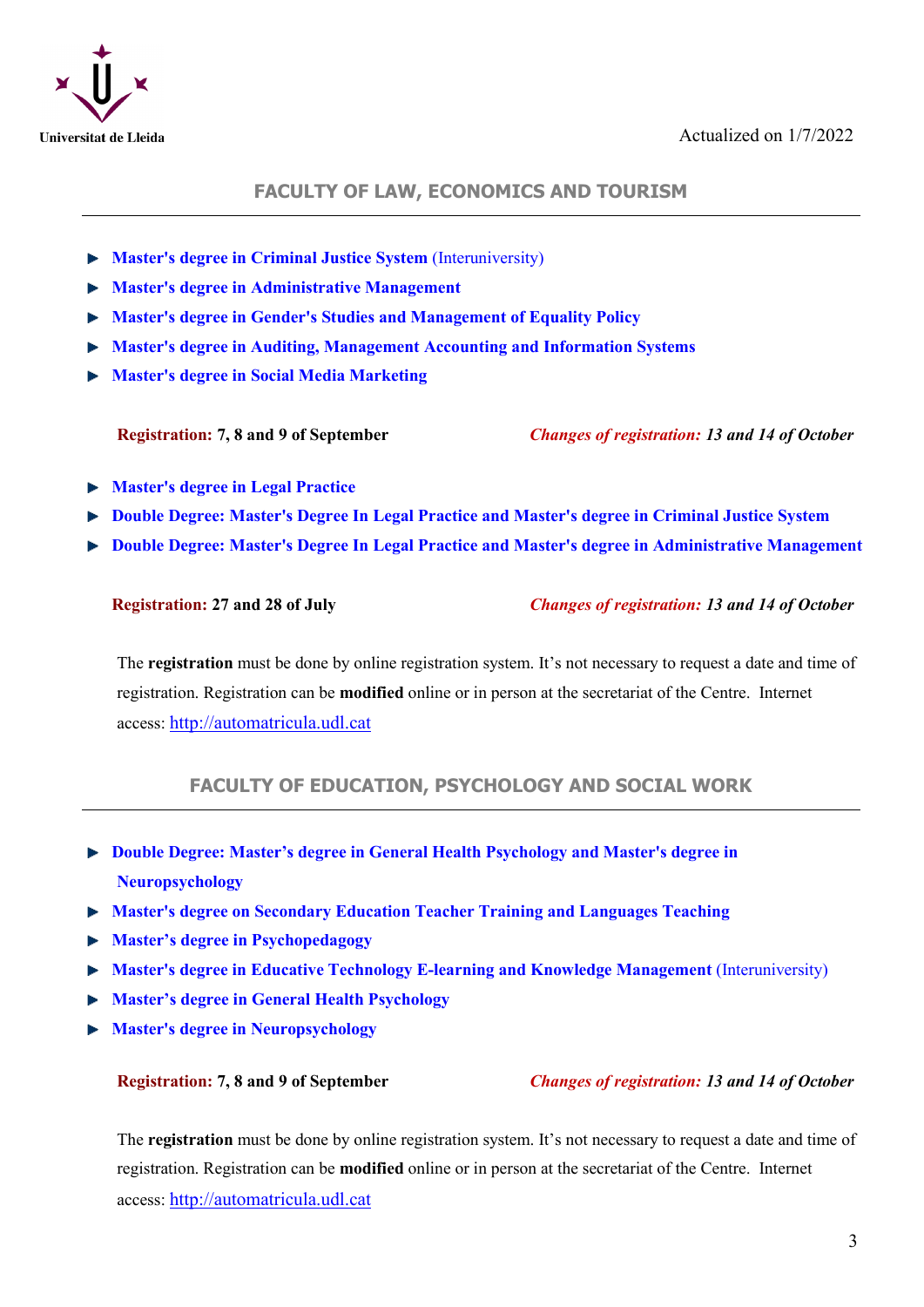

# **POLYTECHNIC SCHOOL**

- **Master's degree in Computation Engineering**
- **Master's degree Industrial Engineering**
- **Master's degree in Leather Engineering** (Igualada-Campus)
- **Master's degree in Design of User Experience** (interuniversity)- External Pre-registration- UNAD Colombia

**Registration: 7, 8 and 9 of September** *Changes of registration: 13 and 14 of October*

#### **October 3-11, 2022**

Only registration for the Final Master's Thesis

#### **From 16 to 24 February 2023**

Only registration for the Final Master's Thesis

The **registration** must be done by online registration system. It's not necessary to request a date and time of registration. Registration can be **modified** online or in person at the secretariat of the Centre. Internet access: [http://automatricula.udl.cat](http://automatricula.udl.cat/)

The MD in in Design of User Experience will be teaching online with the UNAD (Universidad Nacional Abierta a Distancia) in Colombia. [Registration](https://estudios.unad.edu.co/inscripciones-y-matriculas) directly at UNAD.

### **NATIONAL INSTITUTE OF PHYSICAL EDUCATION - LLEIDA**

- **Master's degree in Sports Management**
- **Master's degree in Sports Direction**
- **Master's degree in International Sport's Law**
- **Master's degree in Sports law**

**Registration: 7, 8 and 9 of September** *Changes of registration: 13 and 14 of October*

The **registration** must be done by online registration system. It's not necessary to request a date and time of registration. Registration can be **modified** online or in person at the secretariat of the Centre. Internet access:<http://gestio.inefc.es/automatricula?ace=5>